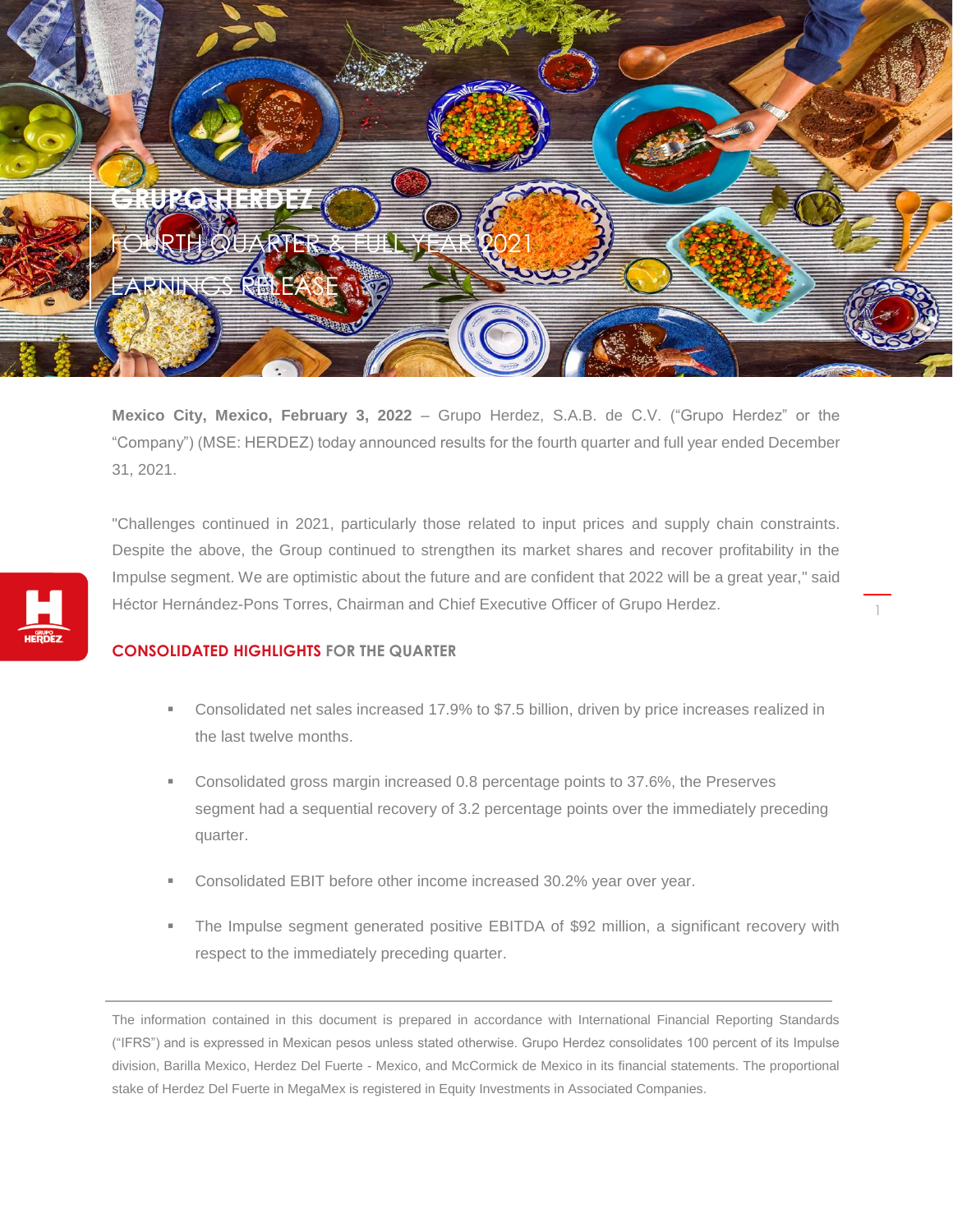## **FULL YEAR 2021**

|                         | 2021   | %     | 2020   | %     | % cambio |
|-------------------------|--------|-------|--------|-------|----------|
| Net sales               | 26,153 | 100.0 | 24,036 | 100.0 | 8.8      |
| Gross profit            | 9,652  | 36.9  | 8,988  | 37.4  | 7.4      |
| <b>EBIT</b>             | 3,007  | 11.5  | 3,255  | 13.5  | (7.6)    |
| Consolidated net income | 2,078  | 7.9   | 2,368  | 9.9   | (12.3)   |
| <b>EBITDA</b>           | 3,944  | 15.1  | 4,197  | 17.5  | (6.0)    |

Figures expressed in millions of MXN

### **FOURTH QUARTER RESULTS**

|                         | <b>4T21</b> | %     | <b>4T20</b> | Z     | % cambio |
|-------------------------|-------------|-------|-------------|-------|----------|
| Net sales               | 7,518       | 100.0 | 6,375       | 100.0 | 17.9     |
| Gross profit            | 2,830       | 37.6  | 2,346       | 36.8  | 20.7     |
| <b>EBIT</b>             | 1,166       | 15.5  | 1,100       | 17.3  | 6.0      |
| Consolidated net income | 690         | 9.2   | 826         | 12.9  | (16.4)   |
| <b>EBITDA</b>           | 1.420       | 18.9  | 1,338       | 21.0  | 6.1      |



### **RELEVANT RESULTS OF THE COMPANY'S SUSTAINABILITY STRATEGY**

In 2021, Grupo Herdez, in partnership with Victoria 147, launched the second edition of "Semillero Nutrisa." A total of 24 entrepreneurs have been trained, of whom two have already joined as suppliers of the Company.

In 2021, Saber Nutrir, Grupo Herdez's social responsibility program, completed 100% of its Food Safety and Marketing projects in the States of Mexico and Yucatan. These projects, together with previously constructed water systems, have benefited 23 communities in the area of Mazahua, directly impacting 482 families.

Grupo Herdez was recognized for the ninth consecutive year as one of the 100th Companies with the Best Reputation in Mexico by MERCO. MERCO, one of the most important business monitors of corporate reputation in Latin America, prepares a report every year based on surveys and interviews with consumers, financial analysts, journalists, representatives of non-governmental organizations, consumer associations, and opinion leaders. Its two rankings recognize Mexican companies that have a presence in Mexico and the world, that have digital communications, and that stand out in their financial, social, and environmental performance, directly and indirectly benefiting the country.